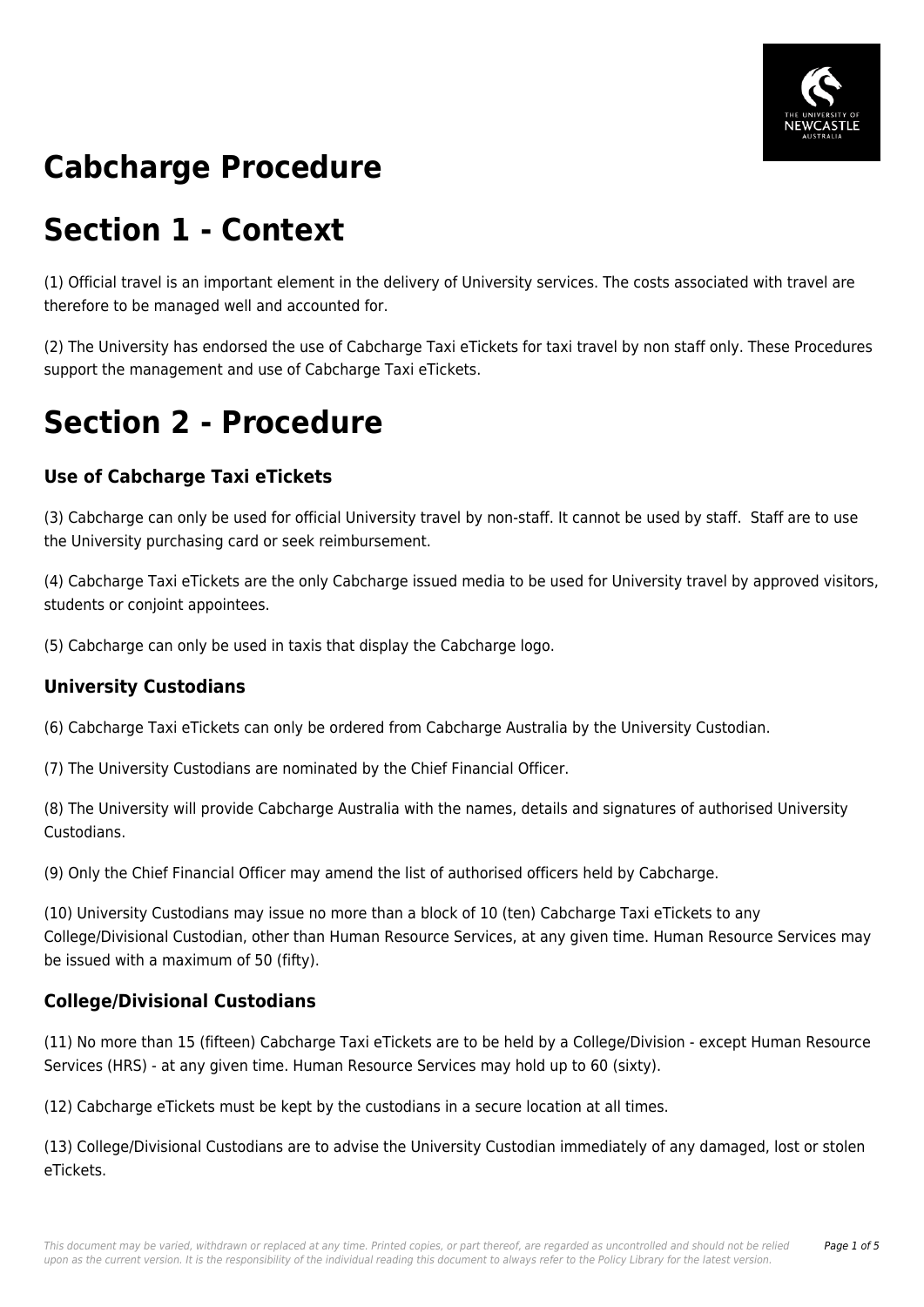(14) College/Divisional Custodians issuing Cabcharge Taxi eTickets must at all times be able to account for all eTickets currently held or issued.

(15) For consistency in reporting, the on-line Cabcharge Taxi [eTicket Requisition & Allocation Form](https://policies.newcastle.edu.au/download.php?id=392&version=1&associated) is to be the only form used. It is an attachment to these procedures.

(16) The Cabcharge Taxi [eTicket Requisition & Allocation Form](https://policies.newcastle.edu.au/download.php?id=392&version=1&associated) must be kept up to date and completed in full and be available for audit purposes at any time requested.

(17) College/Divisional Custodians issuing Cabcharge Taxi eTickets must satisfy themselves that due economy will be shown by the Cabcharge user before issuing, by ensuring that:

- a. Cabcharge Taxi eTickets are not issued or used as a form of gift voucher or for out of pocket travel reimbursement;
- b. travellers are advised before the Cabcharge Taxi eTickets are issued that tips or gratuities are not to be added to the eTicket fare; and
- c. Cabcharge Taxi eTickets are not issued for re-occurring travel arrangements; College/Divisional Custodians are to advise travellers that public transport is preferable whenever possible and practicable.

(18) Sanctions as per the *[Enterprise Agreement](https://policies.newcastle.edu.au/download.php?id=32&version=1&associated)* may be imposed for staff misconduct in relation to these procedures.

(19) Standard procedures for the ordering, issuing, distribution, recording, storage, disposal and auditing of Cabcharge Taxi eTickets must be followed strictly. They are detailed in the following section.

# **Section 3 - Ordering and Issuing**

### **Ordering New eTicket Stocks from Cabcharge Australia - University Custodian Only**

(20) The University Custodian will order new Cabcharge Taxi eTickets by completing the online Cabcharge Australia form, detailing the volume required.

(21) Cabcharge Australia may limit the stocks the University can hold at any one time. Cabcharge may require the University to use eTickets already held before issuing new eTickets. This may require the University Custodian to request the College/Divisional Custodians to return surplus, unused eTicket stocks to the University Custodian at Callaghan for redistribution. Returned eTickets must be accompanied with a copy of the Cabcharge Taxi [eTicket](https://policies.newcastle.edu.au/download.php?id=392&version=1&associated) [Requisition & Allocation Form.](https://policies.newcastle.edu.au/download.php?id=392&version=1&associated)

(22) The University Secretary or the Chief Financial Officer will notify Cabcharge in writing when the name of the University Custodian changes.

### **Ordering and Issuing to the College/Divisional Custodian of New eTicket Stocks**

(23) The College/Divisional Custodian will email FinancialServices@newcastle.edu.au requesting an order for a block of eTickets. The University Custodian will advise when the eTickets are available for collection.

(24) When the University Custodian issues a new block of eTickets, the College/Divisional Custodian will be required to sign for these tickets in the Cabcharge Register. Photo identification (e.g. staff card) will be required.

(25) Where it is not possible because of location for the eTickets to be collected from Financial Services, the approval email from the College/Divisional Custodian must contain a mailing address. The University Custodian will advise the mailing date of the eTickets. Five (5) days should be allowed for postage.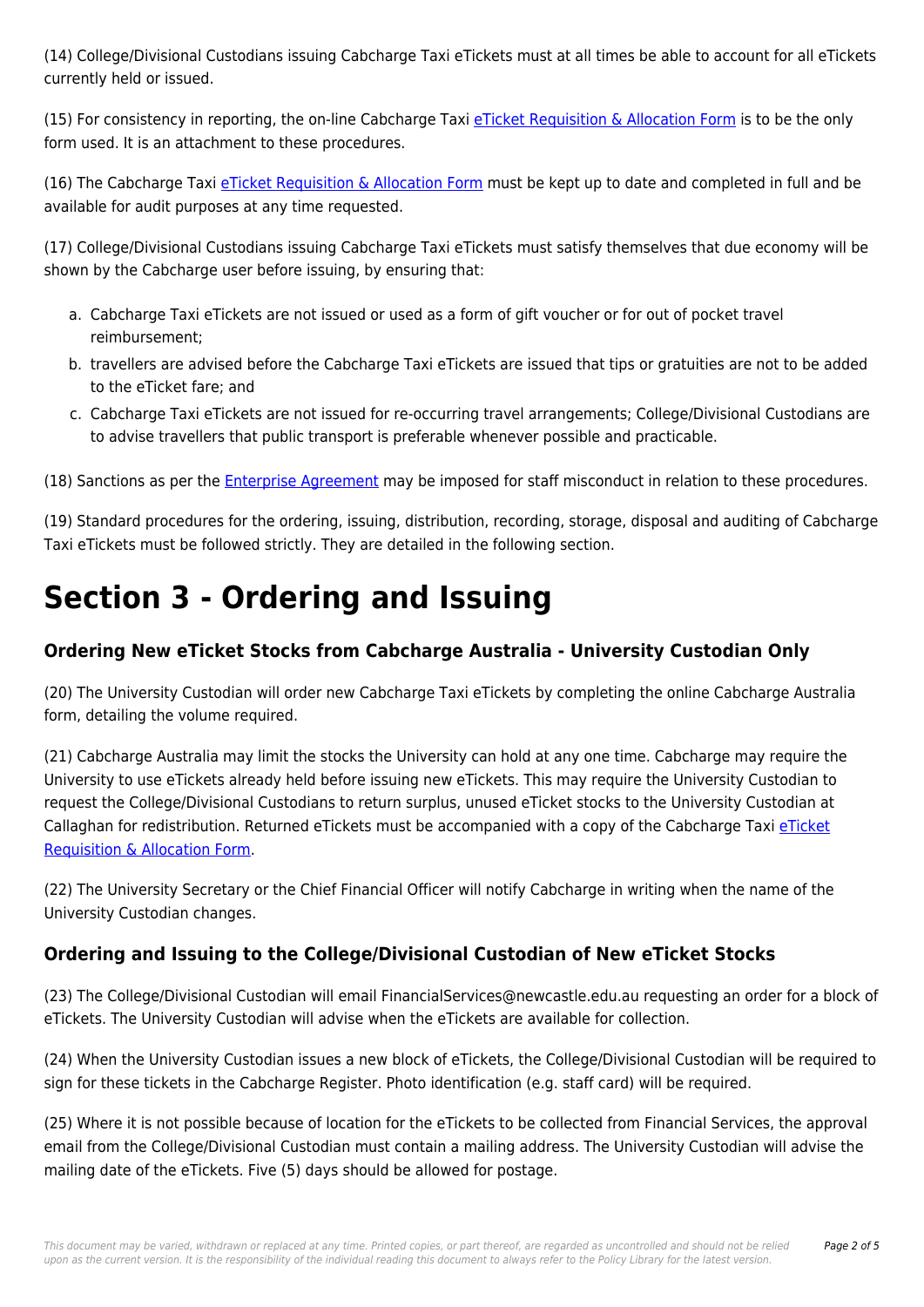(26) College/Divisional Custodians who receive their eTickets by post must send an email to FinancialServices@newcastle.edu.au advising that the eTickets have arrived safely.

(27) On receipt of the eTickets, the College/Divisional Custodian is the responsible custodian of these.

## **Section 4 - Distribution and Recording**

### **Distribution and Recording of eTickets by the College/Divisional Custodian**

(28) The College/Divisional Custodian will record all details on the Cabcharge Taxi eTicket Requisition and Allocation Form for each and every eTicket.

(29) The eTickets should be personally collected from the College/Divisional Custodian where possible by the end user. If this is not practicable and the eTickets are forwarded to the user, the end user should advise the College/Divisional Custodian that they have received the eTicket.

(30) Any time an eTicket is issued, damaged, reported lost/ stolen, or sent back into stock all details related to the ticket issued must be recorded on the Cabcharge Taxi [eTicket Requisition & Allocation Form.](https://policies.newcastle.edu.au/download.php?id=392&version=1&associated)

(31) Once all the eTicket sequence numbers on a requisition form have been recorded as used, damaged, lost/stolen, or sent back into stock, the original form and any tax invoices/receipts are to be kept by the College/Division in order for transactions to be reviewed.

(32) All original Cabcharge Taxi eTicket Requisition and Allocation Forms are to be scanned and saved in TRIM by the College/Divisional Custodian, in accordance with the [Records and Information Management Policy](https://policies.newcastle.edu.au/document/view-current.php?id=81).

(33) eTicket transactions may be subject to internal/external audit at any time.

#### **Recording of eTickets by the University Custodian**

(34) The University Custodian will:

- a. record in the Cabcharge Register all eTickets received from Cabcharge Australia;
- b. complete the Cabcharge Register for all eTickets issued to College/Divisional Custodians;
- c. record all details in the Cabcharge Register of any eTickets returned to stock, damaged, destroyed or reported as lost/stolen.

## **Section 5 - Storage and Disposal**

#### **eTicket Storage/Disposal**

(35) eTickets held by Custodians should be treated like cash. All unused eTickets must be locked in a drawer, cash box, or other secure location only accessible by the custodian(s).

(36) If an eTicket is damaged, lost or stolen the eTicket sequence number must be reported to the University Custodian so the eTicket can be cancelled.

(37) If a College/Divisional Custodian wishes to return unused tickets (this may be due to damage or the tickets expiring), they must contact the University Custodian. When returning unused eTickets College/Divisional Custodians must ensure a copy of the related eTicket requisition(s) is attached. eTickets must not be destroyed unless Custodians are instructed in writing by the University Custodian.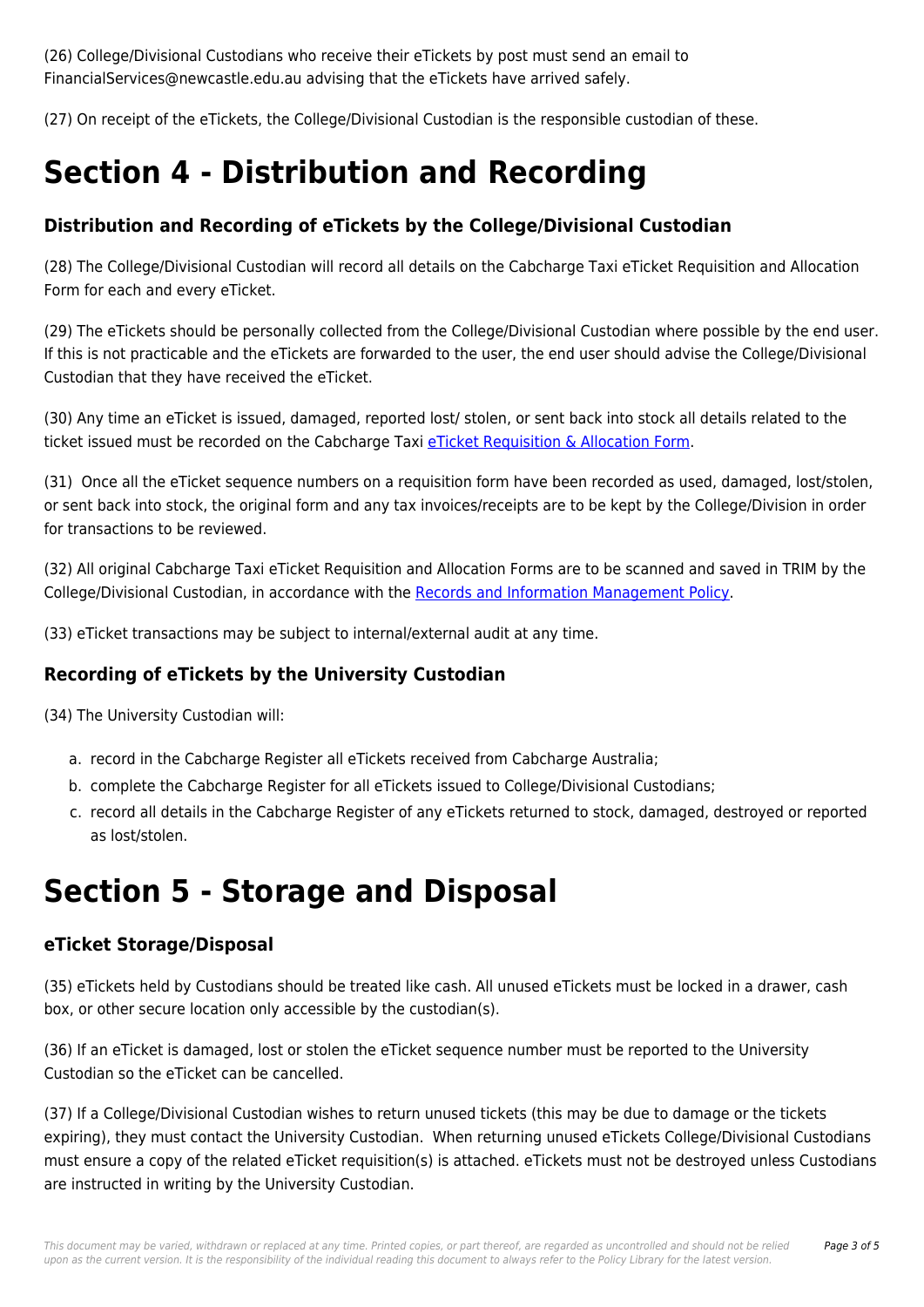(38) Where a College/Divisional Custodian uses eTickets infrequently, any tickets due to expire should be returned to the University Custodian/Cashier.

### **Charges**

(39) On a monthly basis the University Custodian will prepare a Journal using the data from Cabcharge and the cost collector supplied in the Cabcharge Register to allocate the charges for the use of eTickets.

(40) The Journal will be sent to Financial Management Accounting for processing.

### **Record Keeping and Audit**

(41) The University Custodian is responsible for:

- a. filing all correspondence received from Cabcharge;
- b. maintaining the active Cabcharge Register;
- c. filing all authorising email requests for eTickets;
- d. archiving all inactive Cabcharge Registers with Records Governance Services;
- e. archiving all documents on an annual basis by sending them to the Records Governance Services; (Records Governance Services will keep these documents for 7 years in accordance with statutory requirements);
- f. having all relevant documentation available for audit requirements.

(42) The College/Divisional Custodian is responsible for:-

- a. keeping and filing an office copy of the Cabcharge Taxi [eTicket Requisition & Allocation Form](https://policies.newcastle.edu.au/download.php?id=392&version=1&associated); and
- b. saving the original completed Cabcharge Taxi [eTicket Requisition & Allocation Form](https://policies.newcastle.edu.au/download.php?id=392&version=1&associated) along with any receipts/tax invoices and approval emails to TRIM.

(43) The hard copy of the Cabcharge Taxi [eTicket Requisition & Allocation Form](https://policies.newcastle.edu.au/download.php?id=392&version=1&associated) is to be kept for 12 months in the department for audit requirements, departmental review or reference.

(44) eTicket transactions may be subject to internal/external audit at any time.

(45) The College/Division should review transactions periodically to ascertain that the procedures are being followed.